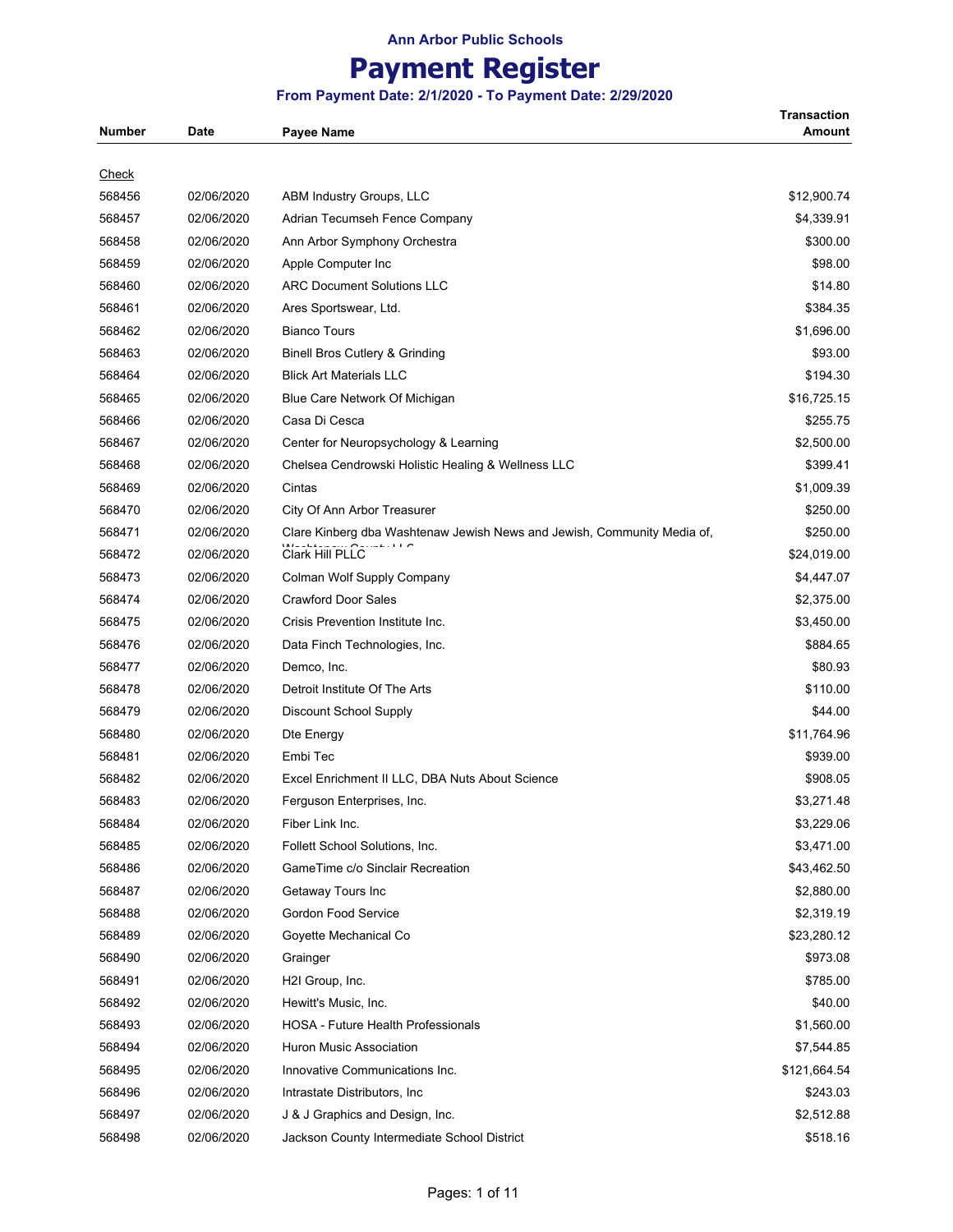|        |            | From Payment Date: 2/1/2020 - To Payment Date: 2/29/2020 |                |
|--------|------------|----------------------------------------------------------|----------------|
| 568499 | 02/06/2020 | Jewish Family Services Of Washtenaw Cty Inc.             | \$6,585.00     |
| 568500 | 02/06/2020 | Johnson Controls Inc                                     | \$634.00       |
| 568501 | 02/06/2020 | Johnstone Supply Detroit Group                           | \$1,766.52     |
| 568502 | 02/06/2020 | Junior Library Guild                                     | \$662.34       |
| 568503 | 02/06/2020 | Kone Incorporated                                        | \$161.92       |
| 568504 | 02/06/2020 | Language Circle Enterprise                               | \$440.00       |
| 568505 | 02/06/2020 | Lowe's Home Centers, Inc.                                | \$315.37       |
| 568506 | 02/06/2020 | Mea Financial Services Inc. Group Term Life              | \$3,373.82     |
| 568507 | 02/06/2020 | Melanie P. Muir Chris Cakes Of Michi                     | \$400.00       |
| 568508 | 02/06/2020 | Messa (370)                                              | \$558,686.75   |
| 568509 | 02/06/2020 | Message Movers Periodical Label Div                      | \$7.04         |
| 568510 | 02/06/2020 | Michigan Power Rodding, Inc.                             | \$778.00       |
| 568511 | 02/06/2020 | Michigan School Business Officials/MSBO                  | \$255.00       |
| 568512 | 02/06/2020 | <b>Mitchell &amp; Mouat Architects</b>                   | \$10,140.00    |
| 568513 | 02/06/2020 | Nicola's Books/little Professor Westgate                 | \$485.61       |
| 568514 | 02/06/2020 | Office Depot                                             | \$2,950.12     |
| 568515 | 02/06/2020 | <b>OHM Advisors</b>                                      | \$44,328.50    |
| 568516 | 02/06/2020 | Oriental Trading Co.                                     | \$105.42       |
| 568517 | 02/06/2020 | Priority Health                                          | \$2,005,450.26 |
| 568518 | 02/06/2020 | Pro Acoustics, LLC                                       | \$11,908.58    |
| 568519 | 02/06/2020 | Psychological Assessment Resources, Inc.                 | \$85.00        |
| 568520 | 02/06/2020 | <b>Quill Corporation</b>                                 | \$1,219.16     |
| 568521 | 02/06/2020 | <b>Resolute Protection Specialists</b>                   | \$1,580.00     |
| 568522 | 02/06/2020 | <b>RJ Landau Partners</b>                                | \$2,231.25     |
| 568523 | 02/06/2020 | <b>Rovin Ceramics</b>                                    | \$450.95       |
| 568524 | 02/06/2020 | S & S Worldwide, Inc.                                    | \$109.97       |
| 568525 | 02/06/2020 | School Nurse Supply, Inc.                                | \$57.00        |
| 568526 | 02/06/2020 | <b>School Outfitters</b>                                 | \$20,327.81    |
| 568527 | 02/06/2020 | School Specialty Inc*                                    | \$459.75       |
| 568528 | 02/06/2020 | ScreenLine, LLC                                          | \$280.00       |
| 568529 | 02/06/2020 | Sentinel Technologies Inc                                | \$2,367.00     |
| 568530 | 02/06/2020 | Set-Seg (Opt & Gtl)                                      | \$1,128.10     |
| 568531 | 02/06/2020 | Shar Products Co.                                        | \$1,325.03     |
| 568532 | 02/06/2020 | Soliant Health                                           | \$1,740.00     |
| 568533 | 02/06/2020 | Southeast Michigan Tennis Assn                           | \$560.00       |
| 568534 | 02/06/2020 | SP Designs & Manufacturing Inc.                          | \$468.76       |
| 568535 | 02/06/2020 | Staples Advantage                                        | \$111.35       |
| 568536 | 02/06/2020 | State Of Michigan                                        | \$967.10       |
| 568537 | 02/06/2020 | Steve's Custom Signs, Inc.                               | \$1,350.00     |
| 568538 | 02/06/2020 | Sunbelt Rental, Inc.                                     | \$508.00       |
| 568539 | 02/06/2020 | Tech Armor                                               | \$850.00       |
| 568540 | 02/06/2020 | The F.P. Horak Company                                   | \$1,887.61     |
| 568541 | 02/06/2020 | The Heaney Group                                         | \$2,008.14     |
| 568542 | 02/06/2020 | The Sherwin-Williams Company                             | \$114.70       |
| 568543 | 02/06/2020 | The Sherwin-Williams Company                             | \$739.85       |
| 568544 | 02/06/2020 | The Sherwin-Williams Company                             | \$265.61       |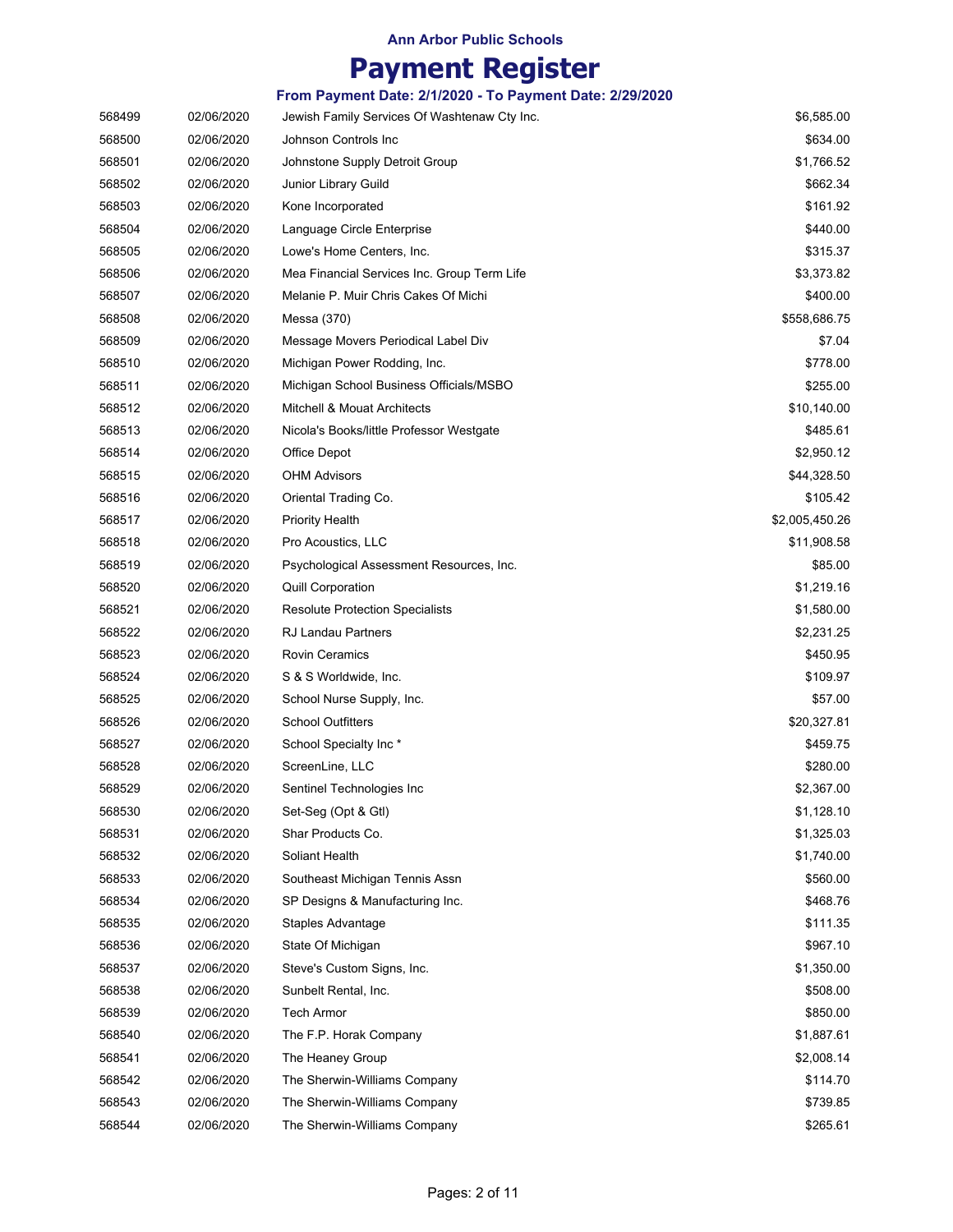| 568545 | 02/06/2020 | The Sherwin-Williams Company                      | \$694.76     |
|--------|------------|---------------------------------------------------|--------------|
| 568546 | 02/06/2020 | <b>Theatrical Rights Worldwide</b>                | \$400.00     |
| 568547 | 02/06/2020 | Therapy Shoppe Inc.                               | \$224.15     |
| 568548 | 02/06/2020 | <b>Therapy Travelers</b>                          | \$3,627.00   |
| 568549 | 02/06/2020 | <b>Totally Promotional</b>                        | \$891.00     |
| 568550 | 02/06/2020 | Town & Country Pools                              | \$2,486.00   |
| 568551 | 02/06/2020 | Tredroc Tire Services, LLC                        | \$177.00     |
| 568552 | 02/06/2020 | Unit Packaging                                    | \$541.03     |
| 568553 | 02/06/2020 | <b>University Musical Society</b>                 | \$1,416.00   |
| 568554 | 02/06/2020 | University Translator Services                    | \$984.33     |
| 568555 | 02/06/2020 | Unum Long/Short Term Insurance Company Of America | \$12,248.74  |
| 568556 | 02/06/2020 | US Foods, Inc.                                    | \$1,268.47   |
| 568557 | 02/06/2020 | W.J. O'Neil Company                               | \$140,211.89 |
| 568558 | 02/06/2020 | Washtenaw County Glow Disc Golf L.L.C.            | \$217.00     |
| 568559 | 02/06/2020 | Wolverine Supply Inc                              | \$2,184.87   |
| 568560 | 02/06/2020 | Wps Western Psychologica                          | \$1,183.60   |
| 568561 | 02/06/2020 | Paradigm Equities Inc.                            | \$891.07     |
| 568562 | 02/06/2020 | Boykin-Burch, Erika                               | \$108.00     |
| 568563 | 02/06/2020 | Hussein, Roba                                     | \$88.00      |
| 568564 | 02/06/2020 | Lobert, Philip                                    | \$101.00     |
| 568565 | 02/06/2020 | Maki, Bruce                                       | \$24.50      |
| 568566 | 02/06/2020 | Medina, Courtney                                  | \$44.00      |
| 568567 | 02/06/2020 | Moran, Kathy                                      | \$119.00     |
| 568568 | 02/06/2020 | Shubin, Jack                                      | \$119.25     |
| 568569 | 02/06/2020 | Weinreich, Leeanne                                | \$100.00     |
| 568570 | 02/06/2020 | Young, Tamara                                     | \$150.00     |
| 568571 | 02/13/2020 | <b>AFLAC</b>                                      | \$3,849.09   |
| 568572 | 02/13/2020 | Asset Acceptance LLC                              | \$231.84     |
| 568573 | 02/13/2020 | Berndt & Associates, P.C.                         | \$113.59     |
| 568574 | 02/13/2020 | David Lowell's Towing                             | \$39.41      |
| 568575 | 02/13/2020 | Michigan Department of Treasury                   | \$374.90     |
| 568576 | 02/13/2020 | Michigan Education Association (MEA)              | \$1,008.70   |
| 568577 | 02/13/2020 | Michigan Guaranty Agency                          | \$76.95      |
| 568578 | 02/13/2020 | Michigan Guaranty Agency                          | \$39.03      |
| 568579 | 02/13/2020 | <b>Midland Funding LLC</b>                        | \$207.66     |
| 568580 | 02/13/2020 | Oklahoma Centralized Support Registry- FOC 711    | \$311.90     |
| 568581 | 02/13/2020 | Pioneer Credit Recovery                           | \$300.19     |
| 568582 | 02/13/2020 | State of Kansas                                   | \$205.20     |
| 568583 | 02/13/2020 | Stuart M. Collis (49530)                          | \$688.08     |
| 568584 | 02/13/2020 | U.S. Department of Education AWG or Pamela Tooson | \$492.56     |
| 568585 | 02/13/2020 | U.S. Department of Education or Daniel L. Cobello | \$112.83     |
| 568586 | 02/13/2020 | University Of Michigan Credit Union               | \$50.00      |
| 568587 | 02/13/2020 | Unum Life Insurance Company Of America            | \$3,848.32   |
| 568588 | 02/13/2020 | US Department Of Education                        | \$300.19     |
| 568589 | 02/13/2020 | US Department of Justice                          | \$60.00      |
| 568590 | 02/13/2020 | Velo Law Office                                   | \$33.89      |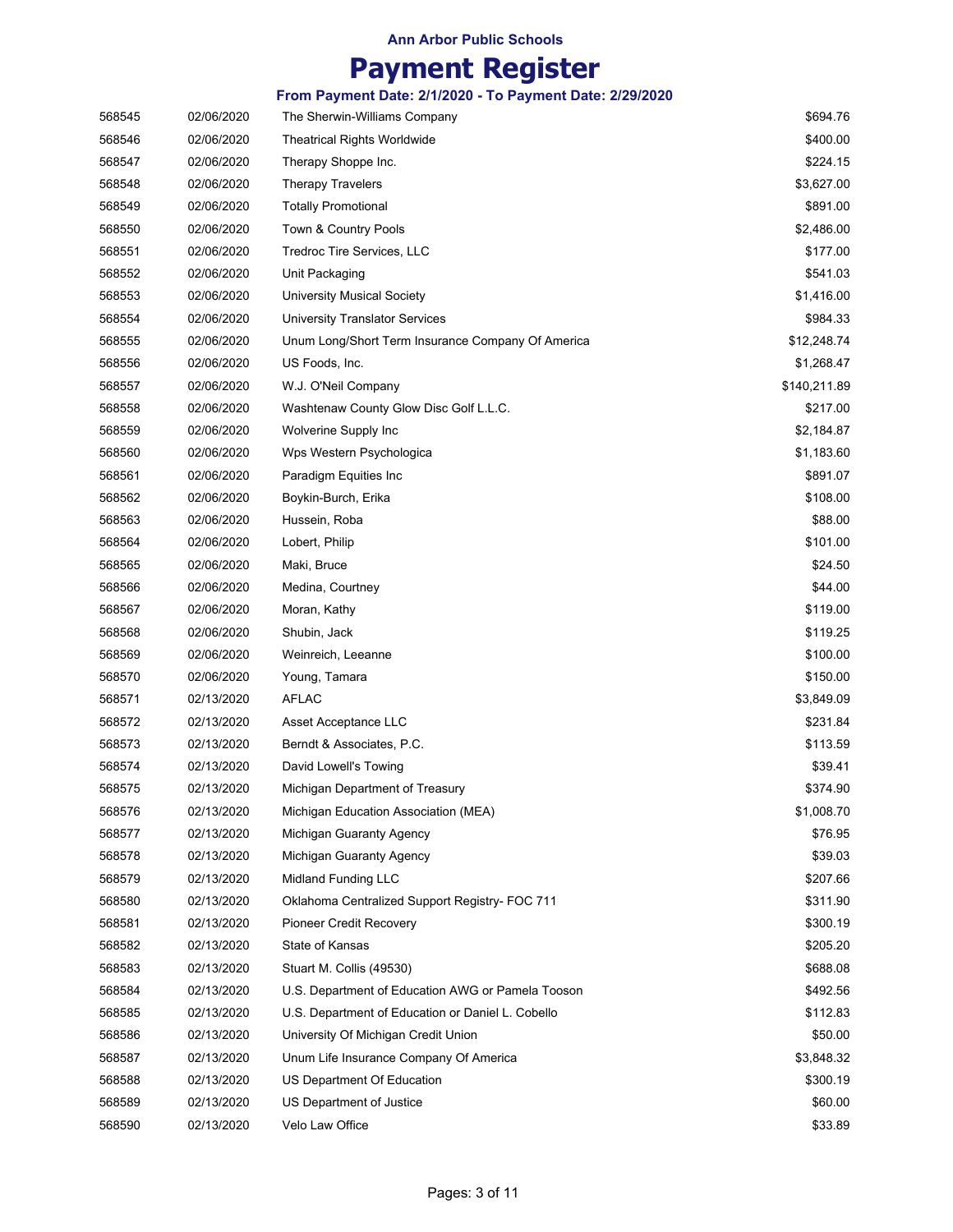### **Payment Register**

| 568591 | 02/13/2020 | Allied Interstate Inc.                  | \$242.88    |
|--------|------------|-----------------------------------------|-------------|
| 568592 | 02/13/2020 | Chapter 13 Trustee                      | \$253.85    |
| 568593 | 02/13/2020 | Michigan Guaranty Agency                | \$198.40    |
| 568594 | 02/13/2020 | Michigan State Disbursement Unit        | \$4,829.06  |
| 568595 | 02/13/2020 | Office Of The Chapter 13 Trustee        | \$516.59    |
| 568596 | 02/13/2020 | U.S. Department Of Education            | \$199.49    |
| 568597 | 02/13/2020 | United States Treasury                  | \$271.63    |
| 568598 | 02/13/2020 | US Department Of Education              | \$119.39    |
| 568599 | 02/13/2020 | US Department Of Education              | \$88.71     |
| 568600 | 02/13/2020 | US Department Of Education              | \$84.33     |
| 568601 | 02/13/2020 | US Dept Of Education                    | \$203.56    |
| 568602 | 02/13/2020 | Washington State Support Registry       | \$230.76    |
| 568603 | 02/13/2020 | Ace Barnes Hardware                     | \$167.72    |
| 568604 | 02/13/2020 | Adams Book Company                      | \$995.91    |
| 568605 | 02/13/2020 | <b>Advanced Water Treatment</b>         | \$982.00    |
| 568606 | 02/13/2020 | <b>AM Services</b>                      | \$59,846.43 |
| 568607 | 02/13/2020 | Apple Computer Inc                      | \$447.00    |
| 568608 | 02/13/2020 | Applied Imaging                         | \$19,357.06 |
| 568609 | 02/13/2020 | <b>Arbor Springs Water</b>              | \$90.00     |
| 568610 | 02/13/2020 | Atlas Oil Company                       | \$10,652.19 |
| 568611 | 02/13/2020 | Boilers, Controls & Equipment, Inc.     | \$337.50    |
| 568612 | 02/13/2020 | Broadspire Services Inc.                | \$21,904.99 |
| 568613 | 02/13/2020 | Central Michigan Paper (cmp)            | \$2,579.50  |
| 568614 | 02/13/2020 | Change Works Consulting LLC             | \$1,000.00  |
| 568615 | 02/13/2020 | Cintas                                  | \$11,738.43 |
| 568616 | 02/13/2020 | Colman Wolf Supply Company              | \$7,463.98  |
| 568617 | 02/13/2020 | Cumberland Therapy Services, LLC        | \$3,870.00  |
| 568618 | 02/13/2020 | Deaf Community Advocacy Network         | \$2,565.00  |
| 568619 | 02/13/2020 | Delta Family Clinic South Pc            | \$3,000.00  |
| 568620 | 02/13/2020 | Desmos Inc                              | \$2,000.00  |
| 568621 | 02/13/2020 | Detroit Edison Or Dte Energy Company    | \$680.75    |
| 568622 | 02/13/2020 | Diocese of Lansing                      | \$4,987.50  |
| 568623 | 02/13/2020 | Dollar Bill Copying                     | \$8,945.33  |
| 568624 | 02/13/2020 | Dummies On The Run Jerry Buffman        | \$1,710.00  |
| 568625 | 02/13/2020 | <b>Edmondson Security Solutions</b>     | \$5,077.25  |
| 568626 | 02/13/2020 | <b>Equal Opportunity Schools</b>        | \$18,000.00 |
| 568627 | 02/13/2020 | Ferguson Enterprises, Inc.              | \$37,946.92 |
| 568628 | 02/13/2020 | Follett School Solutions, Inc.          | \$1,371.72  |
| 568629 | 02/13/2020 | <b>Foundation Building Materials</b>    | \$1,612.80  |
| 568630 | 02/13/2020 | <b>Fundraising Manager</b>              | \$644.20    |
| 568631 | 02/13/2020 | Getaway Tours Inc                       | \$645.00    |
| 568632 | 02/13/2020 | Glatfelter Claims Management DBA VFIS   | \$4,546.58  |
| 568633 | 02/13/2020 | Gordon Food Service                     | \$197.29    |
| 568634 | 02/13/2020 | <b>Graduation Alliance</b>              | \$33,750.00 |
| 568635 | 02/13/2020 | Great Lakes Environmental Service, Inc. | \$49,147.84 |
| 568636 | 02/13/2020 | Gregory Lambart DBA The Up N Up Pup LLC | \$5,000.00  |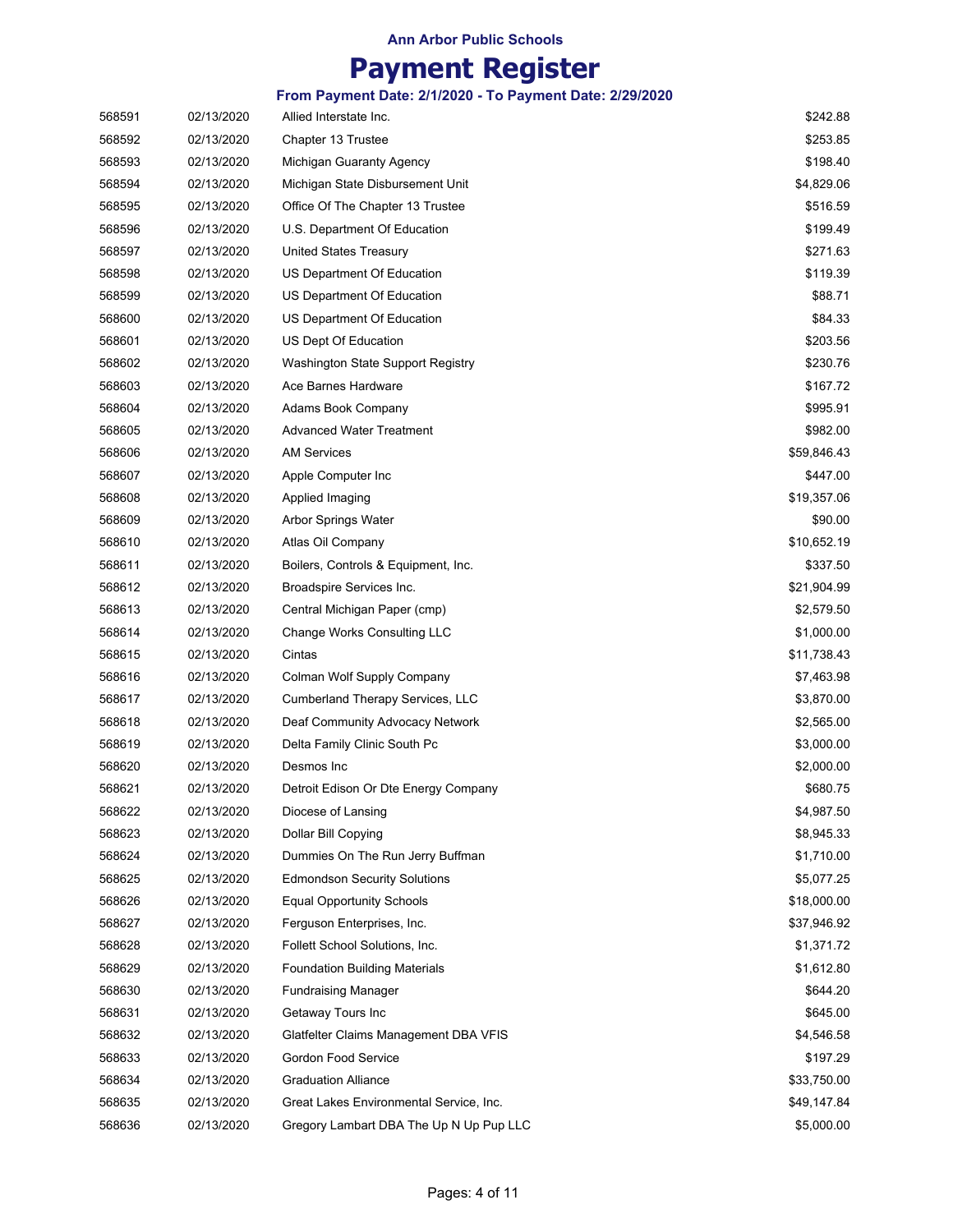|  |  |  | From Payment Date: 2/1/2020 - To Payment Date: 2/29/2020 |
|--|--|--|----------------------------------------------------------|
|--|--|--|----------------------------------------------------------|

| 568637 | 02/13/2020 | <b>Heikkinen Productions</b>                   | \$117.00    |
|--------|------------|------------------------------------------------|-------------|
| 568638 | 02/13/2020 | Heinemann Greenwood Publishing                 | \$3,588.28  |
| 568639 | 02/13/2020 | Hewitt's Music, Inc.                           | \$185.00    |
| 568640 | 02/13/2020 | International Baccalaureate Organization       | \$64,485.00 |
| 568641 | 02/13/2020 | Intrastate Distributors, Inc.                  | \$265.75    |
| 568642 | 02/13/2020 | J H Corporation                                | \$795.00    |
| 568643 | 02/13/2020 | J W Pepper & Sons, Inc.                        | \$416.74    |
| 568644 | 02/13/2020 | Jackson Service Company                        | \$385.00    |
| 568645 | 02/13/2020 | Johnstone Supply Detroit Group                 | \$827.83    |
| 568646 | 02/13/2020 | Kone Incorporated                              | \$26,949.00 |
| 568647 | 02/13/2020 | Lakeshore Learning Materials                   | \$838.35    |
| 568648 | 02/13/2020 | Lovin Comfort LLC                              | \$1,063.00  |
| 568649 | 02/13/2020 | Main Street Area Association, Inc              | \$400.00    |
| 568650 | 02/13/2020 | ManageBac Inc DBA Faria Systems Inc.           | \$7,685.00  |
| 568651 | 02/13/2020 | Massp                                          | \$400.00    |
| 568652 | 02/13/2020 | <b>Metro Waste Service</b>                     | \$680.00    |
| 568653 | 02/13/2020 | MI Assoc Of Admins Of Spec Ed MAASE            | \$235.00    |
| 568654 | 02/13/2020 | Michigan Council for Exceptional Child         | \$2,040.00  |
| 568655 | 02/13/2020 | Michigan DECA                                  | \$8,960.00  |
| 568656 | 02/13/2020 | Michigan Interscholastic Forensic Association  | \$64.00     |
| 568657 | 02/13/2020 | Michigan Transition Services Association, Inc. | \$400.00    |
| 568658 | 02/13/2020 | NUCO2 Inc                                      | \$519.50    |
| 568659 | 02/13/2020 | Office Depot                                   | \$18.80     |
| 568660 | 02/13/2020 | Pediatric Therapy Associates                   | \$51,025.50 |
| 568661 | 02/13/2020 | Pinckney High School                           | \$150.00    |
| 568662 | 02/13/2020 | Professional Outreach Counseling Services      | \$4,875.00  |
| 568663 | 02/13/2020 | <b>Quill Corporation</b>                       | \$1,492.87  |
| 568664 | 02/13/2020 | Read To Them                                   | \$1,854.75  |
| 568665 | 02/13/2020 | Riddell/All American Sports                    | \$10,427.80 |
| 568666 | 02/13/2020 | <b>RJ Landau Partners</b>                      | \$4,200.00  |
| 568667 | 02/13/2020 | School and Municipal Advisory Services         | \$5,400.00  |
| 568668 | 02/13/2020 | School Specialty Inc*                          | \$1,420.28  |
| 568669 | 02/13/2020 | ScreenLine, LLC                                | \$100.00    |
| 568670 | 02/13/2020 | Shamrock Floor Inc                             | \$14,054.74 |
| 568671 | 02/13/2020 | Shar Products Co.                              | \$187.68    |
| 568672 | 02/13/2020 | SkillsUSA Inc.                                 | \$26.00     |
| 568673 | 02/13/2020 | Soliant Health                                 | \$1,470.00  |
| 568674 | 02/13/2020 | Staples Advantage                              | \$454.48    |
| 568675 | 02/13/2020 | Stevens Disposal & Recycling Services Inc      | \$105.00    |
| 568676 | 02/13/2020 | Stone & Dirt                                   | \$2,800.00  |
| 568677 | 02/13/2020 | Summit Professional Education, LLC             | \$899.97    |
| 568678 | 02/13/2020 | <b>Sunbelt Staffing</b>                        | \$2,592.00  |
| 568679 | 02/13/2020 | Sunglo Restoration Svcs Inc                    | \$1,688.72  |
| 568680 | 02/13/2020 | Superior Lawn Care & Snow Removal, LLC         | \$35,355.00 |
| 568681 | 02/13/2020 | Susan Fisher dba What Is It This Week?         | \$1,125.00  |
| 568682 | 02/13/2020 | <b>Talx Corporation</b>                        | \$1,144.87  |
|        |            |                                                |             |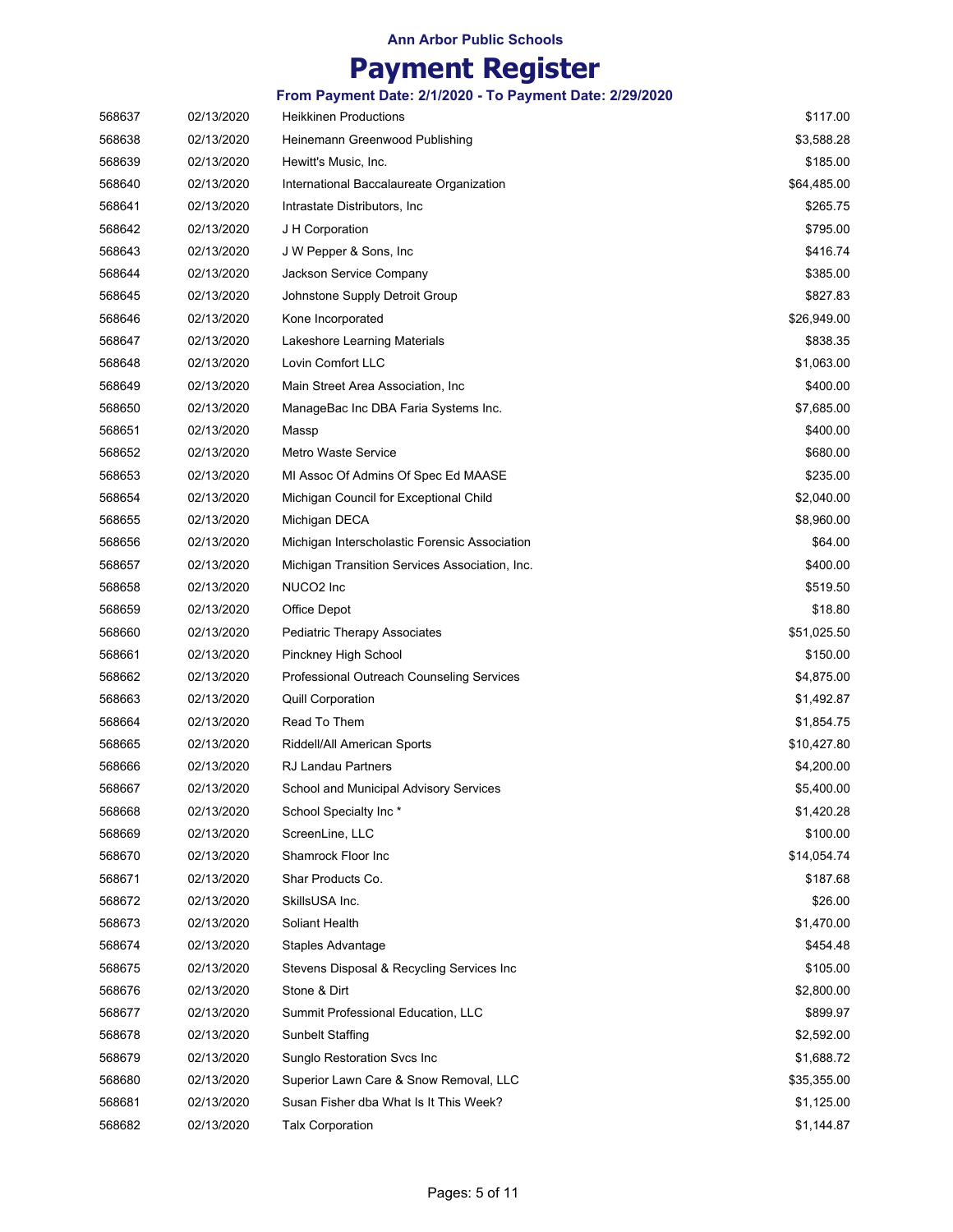| 568683 | 02/13/2020 | <b>Team Sports</b>                                 | \$480.00     |
|--------|------------|----------------------------------------------------|--------------|
| 568684 | 02/13/2020 | <b>Therapy Travelers</b>                           | \$4,650.00   |
| 568685 | 02/13/2020 | Toshiba Business Solutions                         | \$13,053.60  |
| 568686 | 02/13/2020 | Total Armored Car Service, Inc.                    | \$275.64     |
| 568687 | 02/13/2020 | Tramontin Tile Company, LLC                        | \$250.00     |
| 568688 | 02/13/2020 | <b>University Translator Services</b>              | \$1,722.82   |
| 568689 | 02/13/2020 | W.J. O'Neil Company                                | \$4,196.93   |
| 568690 | 02/13/2020 | Washtenaw Intermediate School District             | \$5,545.00   |
| 568691 | 02/13/2020 | <b>Wayne State University</b>                      | \$225.00     |
| 568692 | 02/13/2020 | Wolverine Supply Inc                               | \$3,120.46   |
| 568693 | 02/21/2020 | A and N Electric, Inc.                             | \$1,972.20   |
| 568694 | 02/21/2020 | ABM Industry Groups, LLC                           | \$497,564.00 |
| 568695 | 02/21/2020 | <b>Academic Therapy Publications</b>               | \$165.00     |
| 568696 | 02/21/2020 | <b>ACCO Brands USA LLC</b>                         | \$547.49     |
| 568697 | 02/21/2020 | <b>Advanced Water Treatment</b>                    | \$214.00     |
| 568698 | 02/21/2020 | <b>AM Services</b>                                 | \$27,065.22  |
| 568699 | 02/21/2020 | Apple Computer Inc                                 | \$102.96     |
| 568700 | 02/21/2020 | <b>Arbor Chess</b>                                 | \$11,939.57  |
| 568701 | 02/21/2020 | <b>Arbor Scientific</b>                            | \$38.25      |
| 568702 | 02/21/2020 | <b>ARC Document Solutions LLC</b>                  | \$1,817.62   |
| 568703 | 02/21/2020 | Arch Environmental Group, Inc.                     | \$20,348.67  |
| 568704 | 02/21/2020 | Baruzzini Aquatics                                 | \$14,885.26  |
| 568705 | 02/21/2020 | Blue Care Network Of Michigan                      | \$2,411.07   |
| 568706 | 02/21/2020 | Boilers, Controls & Equipment, Inc.                | \$135.00     |
| 568707 | 02/21/2020 | Bulldog Records Management Inc                     | \$1,526.90   |
| 568708 | 02/21/2020 | Busch's Valuland - Green Rd                        | \$65.98      |
| 568709 | 02/21/2020 | Busch's Valuland-Main St                           | \$111.80     |
| 568710 | 02/21/2020 | BWB Reasonable and Reliable Transportation LLC     | \$23,637.20  |
| 568711 | 02/21/2020 | Carl Gunderson Holistic Fitness & Wellness, LLC    | \$1,855.78   |
| 568712 | 02/21/2020 | Carolina Biological Supply Company                 | \$266.81     |
| 568713 | 02/21/2020 | <b>Carpentry Concepts &amp; Ceilings</b>           | \$11,242.97  |
| 568714 | 02/21/2020 | <b>CASAS Comprehensive Adult Student</b>           | \$7,065.00   |
| 568715 | 02/21/2020 | CEI Michigan LLC                                   | \$743.00     |
| 568716 | 02/21/2020 | Centerville Science Olympiad Organization          | \$200.00     |
| 568717 | 02/21/2020 | Central Michigan Paper (cmp)                       | \$2,957.10   |
| 568718 | 02/21/2020 | Chelsea Cendrowski Holistic Healing & Wellness LLC | \$1,059.98   |
| 568719 | 02/21/2020 | ChompAway Ventures LLC DBA Jan-Pro Detroit         | \$961.02     |
| 568720 | 02/21/2020 | Cintas                                             | \$15,900.49  |
| 568721 | 02/21/2020 | City Of Ann Arbor Police Dept.                     | \$516.75     |
| 568722 | 02/21/2020 | City Of Ann Arbor Treasurer                        | \$12,232.97  |
| 568723 | 02/21/2020 | <b>Cliff Keen Corporation</b>                      | \$300.00     |
| 568724 | 02/21/2020 | Colman Wolf Supply Company                         | \$8,439.28   |
| 568725 | 02/21/2020 | Complete Production System Inc                     | \$3,387.84   |
| 568726 | 02/21/2020 | Cumberland Therapy Services, LLC                   | \$3,840.00   |
| 568727 | 02/21/2020 | Davis Vision                                       | \$3,349.63   |
| 568728 | 02/21/2020 | Deaf Community Advocacy Network                    | \$4,477.50   |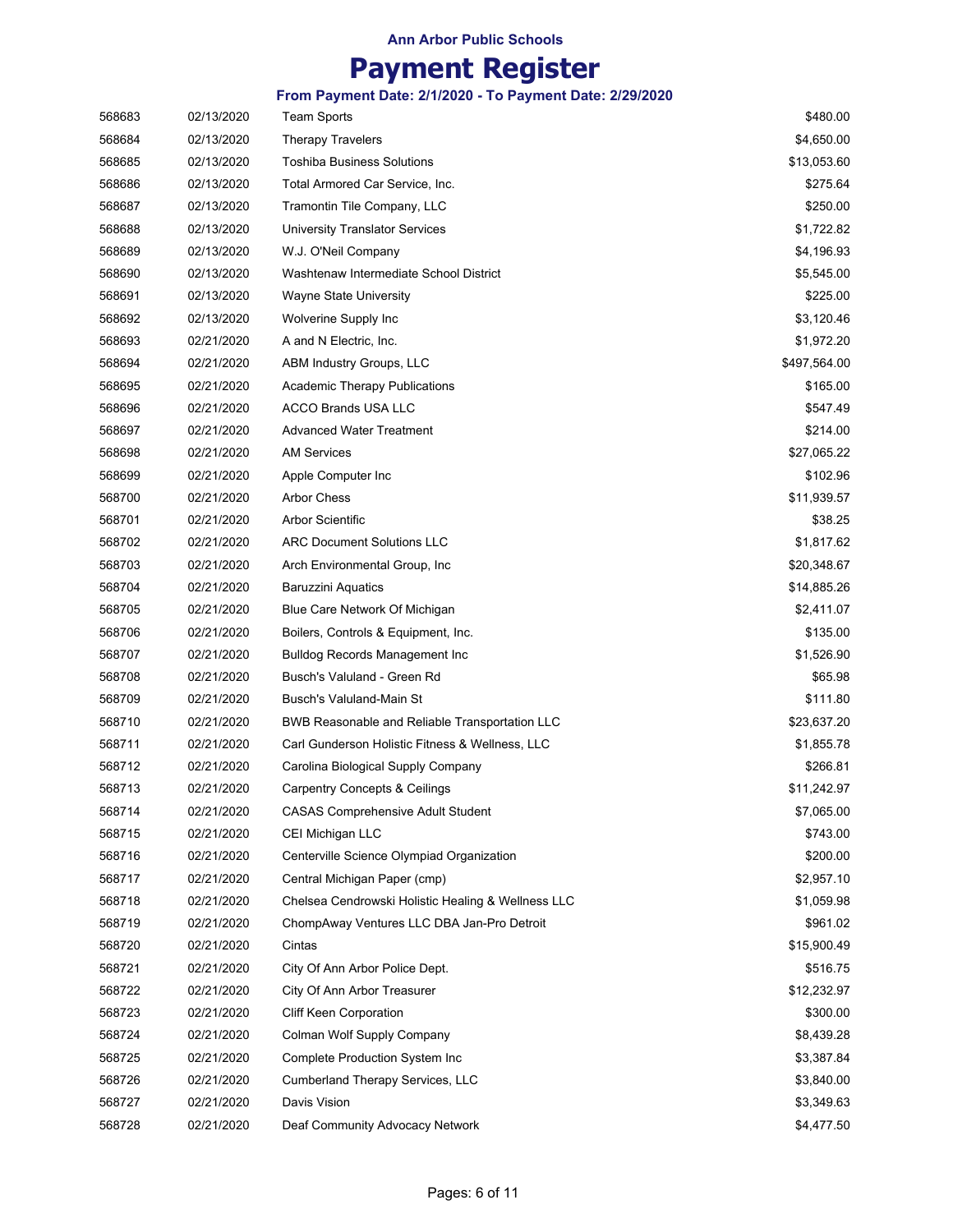| 568729 | 02/21/2020 | Demco, Inc.                                  | \$184.32    |
|--------|------------|----------------------------------------------|-------------|
| 568730 | 02/21/2020 | Detroit Edison Or Dte Energy                 | \$38,324.37 |
| 568731 | 02/21/2020 | Detroit Salt Company Llc                     | \$10,694.34 |
| 568732 | 02/21/2020 | Dihydro Services Inc                         | \$212.00    |
| 568733 | 02/21/2020 | Dte Energy                                   | \$30,202.39 |
| 568734 | 02/21/2020 | Duxbury Systems, Inc                         | \$695.00    |
| 568735 | 02/21/2020 | Early Childhood Connections                  | \$255.00    |
| 568736 | 02/21/2020 | <b>Edmondson Security Solutions</b>          | \$2,656.75  |
| 568737 | 02/21/2020 | Enabling Technologies, Inc.                  | \$134.90    |
| 568738 | 02/21/2020 | <b>Environmental Support Services Ltd</b>    | \$1,440.50  |
| 568739 | 02/21/2020 | Fanta, Jane                                  | \$3,365.00  |
| 568740 | 02/21/2020 | Feiner Supply                                | \$176.00    |
| 568741 | 02/21/2020 | Ferguson Enterprises, Inc.                   | \$372.68    |
| 568742 | 02/21/2020 | Follett School Solutions, Inc.               | \$2,922.06  |
| 568743 | 02/21/2020 | <b>Foresight Group</b>                       | \$6,416.15  |
| 568744 | 02/21/2020 | <b>Franklin Covey</b>                        | \$46.15     |
| 568745 | 02/21/2020 | Good Fruit LLC                               | \$1,000.00  |
| 568746 | 02/21/2020 | <b>Gordon Food Service</b>                   | \$2,598.55  |
| 568747 | 02/21/2020 | Goyette Mechanical Co                        | \$70,157.98 |
| 568748 | 02/21/2020 | Grainger                                     | \$1,390.56  |
| 568749 | 02/21/2020 | Great Lakes Environmental Service, Inc.      | \$275.00    |
| 568750 | 02/21/2020 | Head Usa Inc Dba Head/Penn Racquet Sp        | \$1,563.61  |
| 568751 | 02/21/2020 | Huron High School Ptso                       | \$500.00    |
| 568752 | 02/21/2020 | IDN- Hardware Sales Inc.                     | \$115.43    |
| 568753 | 02/21/2020 | Impact Printing Services, LLC                | \$276.74    |
| 568754 | 02/21/2020 | J W Pepper & Sons, Inc.                      | \$48.00     |
| 568755 | 02/21/2020 | J.C. Ehrlich Pest Control                    | \$2,589.00  |
| 568756 | 02/21/2020 | Jackson Service Company                      | \$995.00    |
| 568757 | 02/21/2020 | James Lee Michaels DBA Avery Systems         | \$1,680.00  |
| 568758 | 02/21/2020 | Jewish Family Services Of Washtenaw Cty Inc. | \$6,890.00  |
| 568759 | 02/21/2020 | Johnson Controls Inc                         | \$5,046.58  |
| 568760 | 02/21/2020 | Johnstone Supply Detroit Group               | \$134.93    |
| 568761 | 02/21/2020 | Jostens, Inc.                                | \$649.44    |
| 568762 | 02/21/2020 | Kaplan Early Learning Co.                    | \$323.04    |
| 568763 | 02/21/2020 | Kone Incorporated                            | \$4,618.00  |
| 568764 | 02/21/2020 | Lakeshore Learning Materials                 | \$204.64    |
| 568765 | 02/21/2020 | Learning A-Z                                 | \$319.95    |
| 568766 | 02/21/2020 | Learning Ally, Inc.                          | \$135.00    |
| 568767 | 02/21/2020 | Let's Go Transportation Services             | \$16,087.00 |
| 568768 | 02/21/2020 | Lifestyle Fitness Coach LLC                  | \$1,229.21  |
| 568769 | 02/21/2020 | Lovin Comfort LLC                            | \$2,217.66  |
| 568770 | 02/21/2020 | Luster Leaming Institute, nfp                | \$1,600.00  |
| 568771 | 02/21/2020 | Marshall Music Co                            | \$140.00    |
| 568772 | 02/21/2020 | <b>Meridian Winds LLC</b>                    | \$535.50    |
| 568773 | 02/21/2020 | <b>Metro Waste Service</b>                   | \$340.00    |
| 568774 | 02/21/2020 | Michigan Center for Civic Education          | \$530.00    |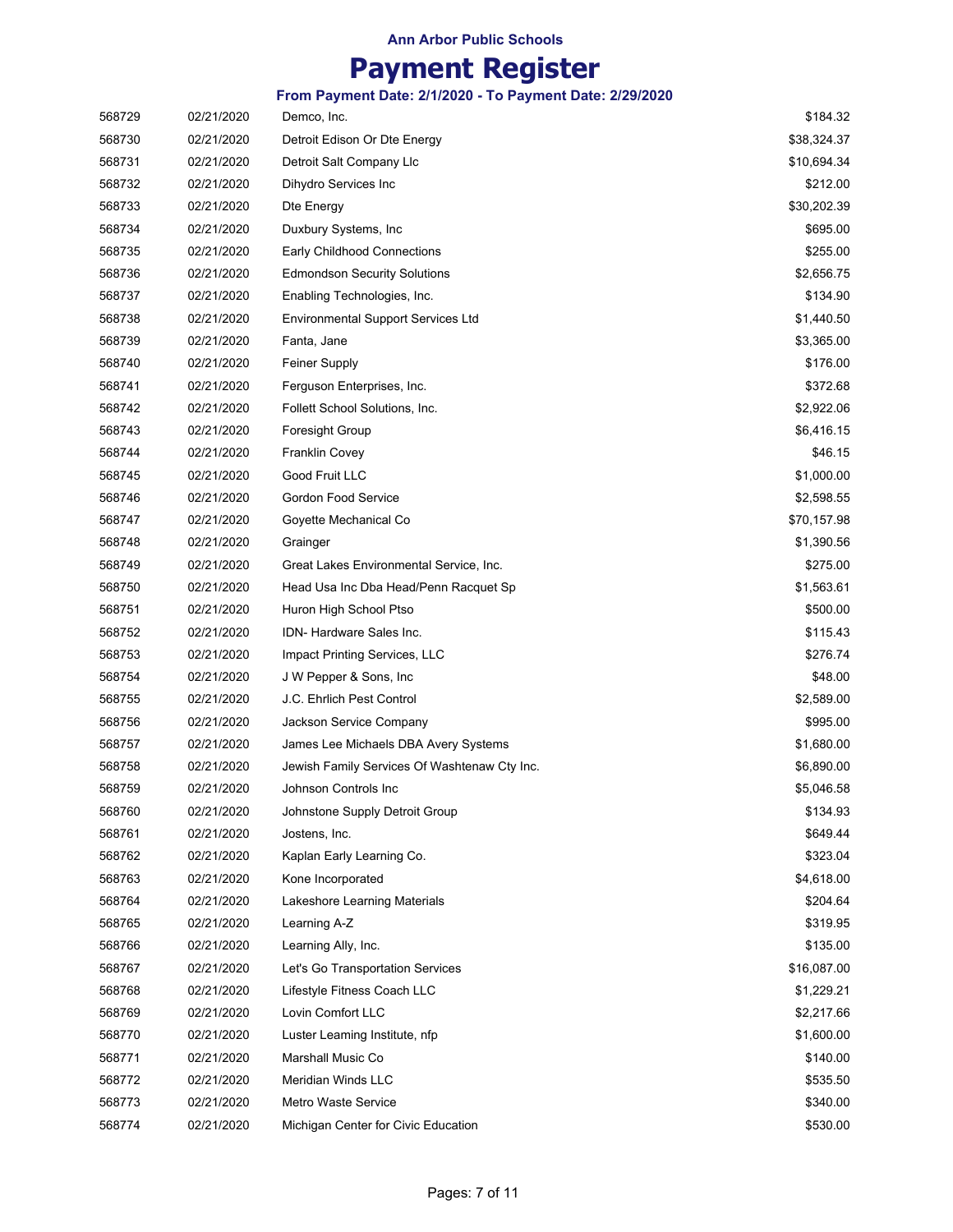|        |            | From Payment Date: 2/1/2020 - To Payment Date: 2/29/2020 |              |
|--------|------------|----------------------------------------------------------|--------------|
| 568775 | 02/21/2020 | Michigan Council for Exceptional Child                   | \$920.00     |
| 568776 | 02/21/2020 | Michigan DECA                                            | \$6,450.00   |
| 568777 | 02/21/2020 | Michigan Interpreting Services, Inc.                     | \$5,472.00   |
| 568778 | 02/21/2020 | Michigan Power Rodding, Inc.                             | \$2,939.00   |
| 568779 | 02/21/2020 | Michigan Powerschool User Group Psug-Mi                  | \$798.00     |
| 568780 | 02/21/2020 | Michigan Transition Services Association, Inc.           | \$1,590.00   |
| 568781 | 02/21/2020 | Napa Auto Parts                                          | \$319.12     |
| 568782 | 02/21/2020 | National Express Durham Holding Corp/DBA Trinity         | \$778,138.46 |
| 568783 | 02/21/2020 | NCS Pearson, Inc.                                        | \$3,168.00   |
| 568784 | 02/21/2020 | NeoFunds by Neopost                                      | \$2,150.00   |
| 568785 | 02/21/2020 | Northfield Township                                      | \$765.00     |
| 568786 | 02/21/2020 | NUCO2 Inc                                                | \$539.37     |
| 568787 | 02/21/2020 | NYFifth Inc                                              | \$1,138.68   |
| 568788 | 02/21/2020 | Office Depot                                             | \$7,499.35   |
| 568789 | 02/21/2020 | Oriental Trading Co.                                     | \$245.20     |
| 568790 | 02/21/2020 | Partners In Learning Programs, Inc.                      | \$2,101.50   |
| 568791 | 02/21/2020 | Pearson VUE                                              | \$950.00     |
| 568792 | 02/21/2020 | PESI, Inc.                                               | \$244.98     |
| 568793 | 02/21/2020 | PESI, Inc                                                | \$219.99     |
| 568794 | 02/21/2020 | <b>PFM Financial Advisors LLC</b>                        | \$1,000.00   |
| 568795 | 02/21/2020 | <b>Pittsfield Charter Township</b>                       | \$164.01     |
| 568796 | 02/21/2020 | Pontchartrain Detroit Hotel LLC                          | \$10,420.40  |
| 568797 | 02/21/2020 | Precision Data Products, Inc.                            | \$1,398.00   |
| 568798 | 02/21/2020 | <b>Quill Corporation</b>                                 | \$443.56     |
| 568799 | 02/21/2020 | <b>Quill Corporation</b>                                 | \$189.96     |
| 568800 | 02/21/2020 | Regents of the University of Michigan                    | \$125.69     |
| 568801 | 02/21/2020 | <b>Resolute Protection Specialists</b>                   | \$480.00     |
| 568802 | 02/21/2020 | Roberts Installation & Repair                            | \$3,185.00   |
| 568803 | 02/21/2020 | <b>Rovin Ceramics</b>                                    | \$358.05     |
| 568804 | 02/21/2020 | Samuel French Inc                                        | \$565.50     |
| 568805 | 02/21/2020 | Scholastic Inc                                           | \$104.39     |
| 568806 | 02/21/2020 | Scholastic Inc                                           | \$1,000.00   |
| 568807 | 02/21/2020 | School Health Corporation                                | \$715.66     |
| 568808 | 02/21/2020 | School Nurse Supply, Inc.                                | \$277.45     |
| 568809 | 02/21/2020 | School Specialty Inc*                                    | \$635.62     |
| 568810 | 02/21/2020 | Selective Insurance - Flood                              | \$14,846.00  |
| 568811 | 02/21/2020 | Service Sports, Inc.                                     | \$68.00      |
| 568812 | 02/21/2020 | Shamrock Floor Inc                                       | \$782.63     |
| 568813 | 02/21/2020 | Shar Products Co.                                        | \$320.00     |
| 568814 | 02/21/2020 | Soliant Health                                           | \$1,845.00   |
| 568815 | 02/21/2020 | Staples Advantage                                        | \$134.69     |
| 568816 | 02/21/2020 | State Of Michigan Environmental Qualit                   | \$500.00     |
| 568817 | 02/21/2020 | <b>Talx Corporation</b>                                  | \$108.60     |
| 568818 | 02/21/2020 | Tango Experience - Ann Arbor, LLC                        | \$573.34     |
| 568819 | 02/21/2020 | The Enrico Group                                         | \$46,852.01  |
| 568820 | 02/21/2020 | The Regents Of the Univ of Mich                          | \$6,000.00   |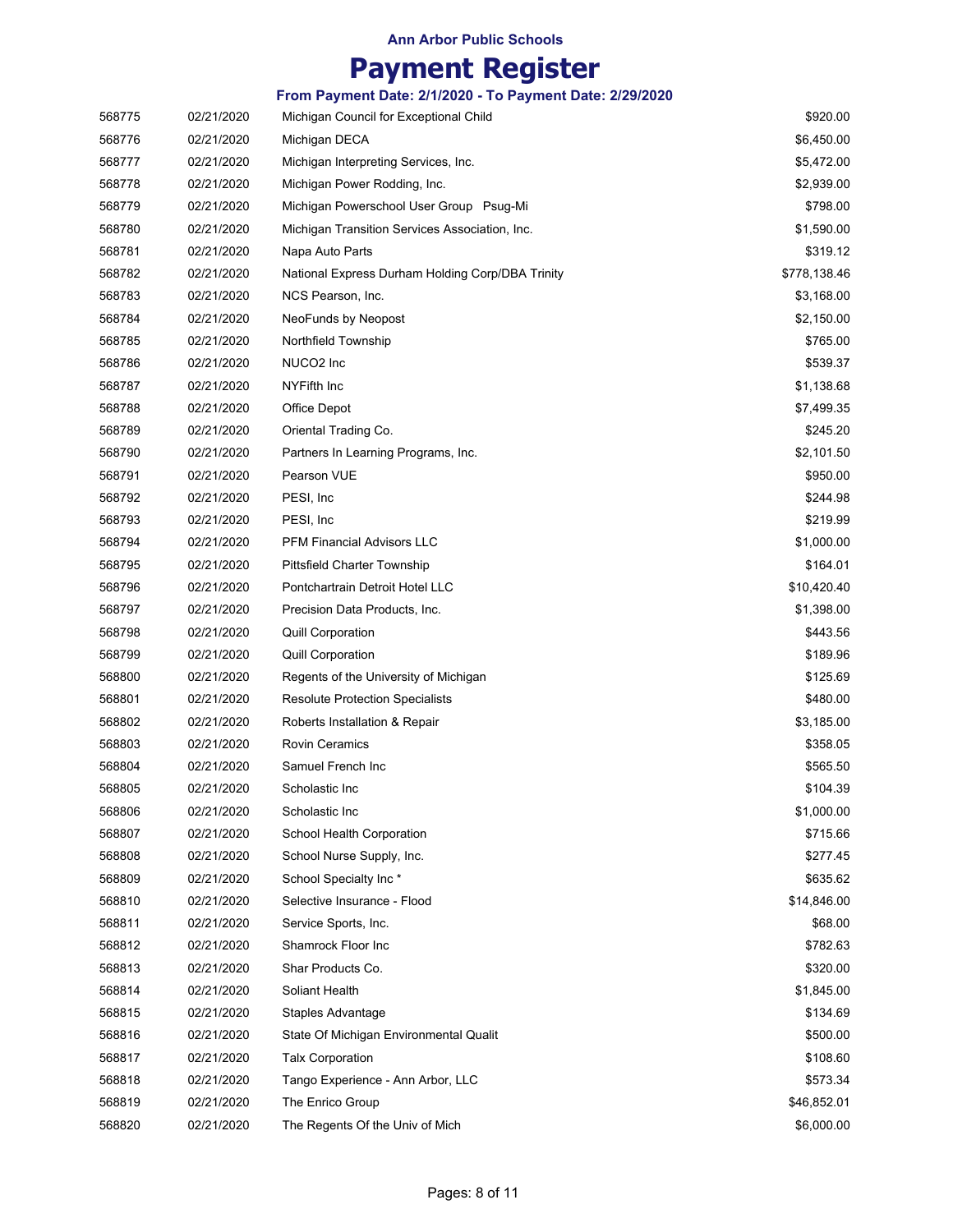### **Payment Register**

| 568821 | 02/21/2020 | The Sherwin-Williams Company                       | \$1,825.46  |
|--------|------------|----------------------------------------------------|-------------|
| 568822 | 02/21/2020 | The Sherwin-Williams Company                       | \$109.04    |
| 568823 | 02/21/2020 | Therapy Shoppe Inc.                                | \$99.29     |
| 568824 | 02/21/2020 | <b>Therapy Travelers</b>                           | \$4,649.50  |
| 568825 | 02/21/2020 | Total Armored Car Service, Inc.                    | \$76.88     |
| 568826 | 02/21/2020 | Tredroc Tire Services, LLC                         | \$4,550.43  |
| 568827 | 02/21/2020 | Unit Packaging                                     | \$1,660.40  |
| 568828 | 02/21/2020 | University of Michigan, MedSport                   | \$6,000.00  |
| 568829 | 02/21/2020 | US Foods, Inc.                                     | \$410.23    |
| 568830 | 02/21/2020 | Video And Internet Stuff, Llc                      | \$4,979.85  |
| 568831 | 02/21/2020 | W.J. O'Neil Company                                | \$6,342.50  |
| 568832 | 02/21/2020 | Washtenaw County Dept-Public Health Environ Healt  | \$1,519.00  |
| 568833 | 02/21/2020 | Washtenaw County School Age Child Care Association | \$1,980.00  |
| 568834 | 02/21/2020 | Washtenaw County Treasurer Office                  | \$66,902.35 |
| 568835 | 02/21/2020 | Washtenaw Glass Co.                                | \$267.70    |
| 568836 | 02/21/2020 | Washtenaw Intermediate School District             | \$61,885.34 |
| 568837 | 02/21/2020 | Waste Management                                   | \$1,440.77  |
| 568838 | 02/21/2020 | West Music Company Inc                             | \$458.10    |
| 568839 | 02/21/2020 | Wolverine Supply Inc                               | \$545.00    |
| 568840 | 02/21/2020 | Yeo & Yeo Computer Consulting, LLC                 | \$10,000.00 |
| 568841 | 02/21/2020 | Zoho Corporation                                   | \$2,583.00  |
| 568842 | 02/21/2020 | Dunlop, Darlene                                    | \$51.35     |
| 568843 | 02/21/2020 | KENNEDY, SARAH                                     | \$157.50    |
| 568844 | 02/21/2020 | Kortesoja, Sandra                                  | \$33.75     |
| 568845 | 02/21/2020 | Smith, Gary                                        | \$149.00    |
| 568846 | 02/21/2020 | Vilella, Fabiana                                   | \$21.50     |
| 568847 | 02/21/2020 | Volger, Mark & Mary                                | \$5,000.00  |
| 568848 | 02/21/2020 | Wang, Jianli                                       | \$206.50    |
| 568849 | 02/21/2020 | Zervogiannis, Yames                                | \$100.00    |
| 568850 | 02/28/2020 | Asset Acceptance LLC                               | \$198.65    |
| 568851 | 02/28/2020 | Berndt & Associates, P.C.                          | \$129.74    |
| 568852 | 02/28/2020 | David Lowell's Towing                              | \$39.40     |
| 568853 | 02/28/2020 | Michigan Department of Treasury                    | \$374.91    |
| 568854 | 02/28/2020 | Michigan Education Association (MEA)               | \$982.00    |
| 568855 | 02/28/2020 | Michigan Guaranty Agency                           | \$84.45     |
| 568856 | 02/28/2020 | Michigan Guaranty Agency                           | \$56.28     |
| 568857 | 02/28/2020 | <b>Midland Funding LLC</b>                         | \$86.63     |
| 568858 | 02/28/2020 | Oklahoma Centralized Support Registry- FOC 711     | \$311.90    |
| 568859 | 02/28/2020 | Pioneer Credit Recovery                            | \$300.19    |
| 568860 | 02/28/2020 | State of Kansas                                    | \$205.20    |
| 568861 | 02/28/2020 | Stuart M. Collis (49530)                           | \$730.58    |
| 568862 | 02/28/2020 | U.S. Department of Education AWG or Pamela Tooson  | \$492.56    |
| 568863 | 02/28/2020 | U.S. Department of Education or Daniel L. Cobello  | \$96.65     |
| 568864 | 02/28/2020 | University Of Michigan Credit Union                | \$50.00     |
| 568865 | 02/28/2020 | US Department Of Education                         | \$300.19    |
| 568866 | 02/28/2020 | US Department of Justice                           | \$60.00     |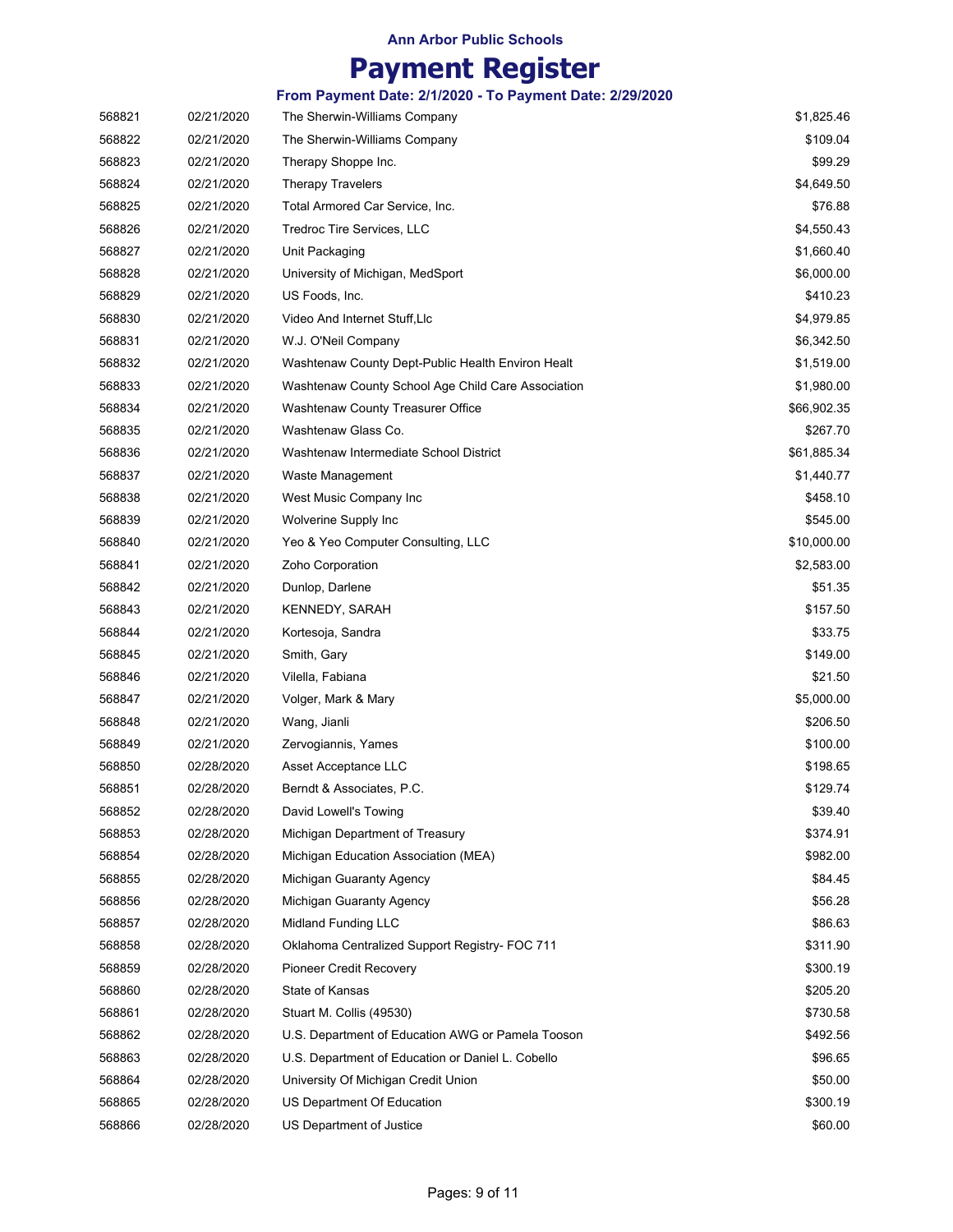# **Payment Register**

**From Payment Date: 2/1/2020 - To Payment Date: 2/29/2020**

| 568867             | 02/28/2020 | Weber & Olcese, P.L.C              | \$446.75       |
|--------------------|------------|------------------------------------|----------------|
| 568868             | 02/28/2020 | Allied Interstate Inc.             | \$216.82       |
| 568869             | 02/28/2020 | Chapter 13 Trustee                 | \$253.85       |
| 568870             | 02/28/2020 | Michigan Guaranty Agency           | \$198.39       |
| 568871             | 02/28/2020 | Michigan State Disbursement Unit   | \$4,839.77     |
| 568872             | 02/28/2020 | Office Of The Chapter 13 Trustee   | \$516.59       |
| 568873             | 02/28/2020 | Texas Child Support Disburse. Unit | \$28.94        |
| 568874             | 02/28/2020 | U.S. Department Of Education       | \$225.16       |
| 568875             | 02/28/2020 | <b>United States Treasury</b>      | \$271.63       |
| 568876             | 02/28/2020 | US Department Of Education         | \$91.99        |
| 568877             | 02/28/2020 | US Department Of Education         | \$91.86        |
| 568878             | 02/28/2020 | US Department Of Education         | \$84.33        |
| 568879             | 02/28/2020 | US Dept Of Education               | \$203.56       |
| 568880             | 02/28/2020 | Washington State Support Registry  | \$230.76       |
| Type Check Totals: |            |                                    | \$5,822,425.75 |
| EFT                |            |                                    |                |
| 318931             | 02/05/2020 | <b>PCMI</b>                        | \$9,855.93     |
| 318932             | 02/05/2020 | <b>PCMI</b>                        | \$7,967.27     |
| 318937             | 02/07/2020 | EDUStaff, LLC                      | \$245,209.57   |
| 318938             | 02/04/2020 | McCarthy & Smith, Inc.             | \$156,609.59   |
| 321760             | 02/21/2020 | <b>PCMI</b>                        | \$27,864.07    |
| 321761             | 02/21/2020 | <b>PCMI</b>                        | \$205,354.01   |
| 321762             | 02/24/2020 | <b>PCMI</b>                        | \$57,426.02    |
| 321763             | 02/21/2020 | EDUStaff, LLC                      | \$289,912.67   |
| 321764             | 02/25/2020 | EDUStaff, LLC                      | \$2,366.84     |
| 324581             | 02/23/2020 | BMO HARRIS BANK N.A.               | \$259,161.68   |
| Type EFT Totals:   |            |                                    | \$1,261,727.65 |

Chase-Checking - General Fund -Checking Total

|                | <b>Transaction Amount Reconciled Amount</b> |
|----------------|---------------------------------------------|
| \$0.00         | \$2,053,612.81                              |
| \$3,763,812.94 | \$3,763,812.94                              |
| \$0.00         | \$5,000.00                                  |
| \$0.00         | \$0.00                                      |
| \$3,763,812.94 | \$5,822,425.75                              |
|                |                                             |
|                | <b>Transaction Amount Reconciled Amount</b> |
| \$0.00         | \$1,261,727.65                              |
| \$0.00         | \$0.00                                      |
| \$0.00         | \$0.00                                      |
| \$0.00         | \$1,261,727.65                              |
|                |                                             |
|                | <b>Transaction Amount Reconciled Amount</b> |
| \$0.00         | \$3,315,340.46                              |
| \$3,763,812.94 | \$3,763,812.94                              |
| \$0.00         | \$5,000.00                                  |
| \$0.00         | \$0.00                                      |
|                |                                             |